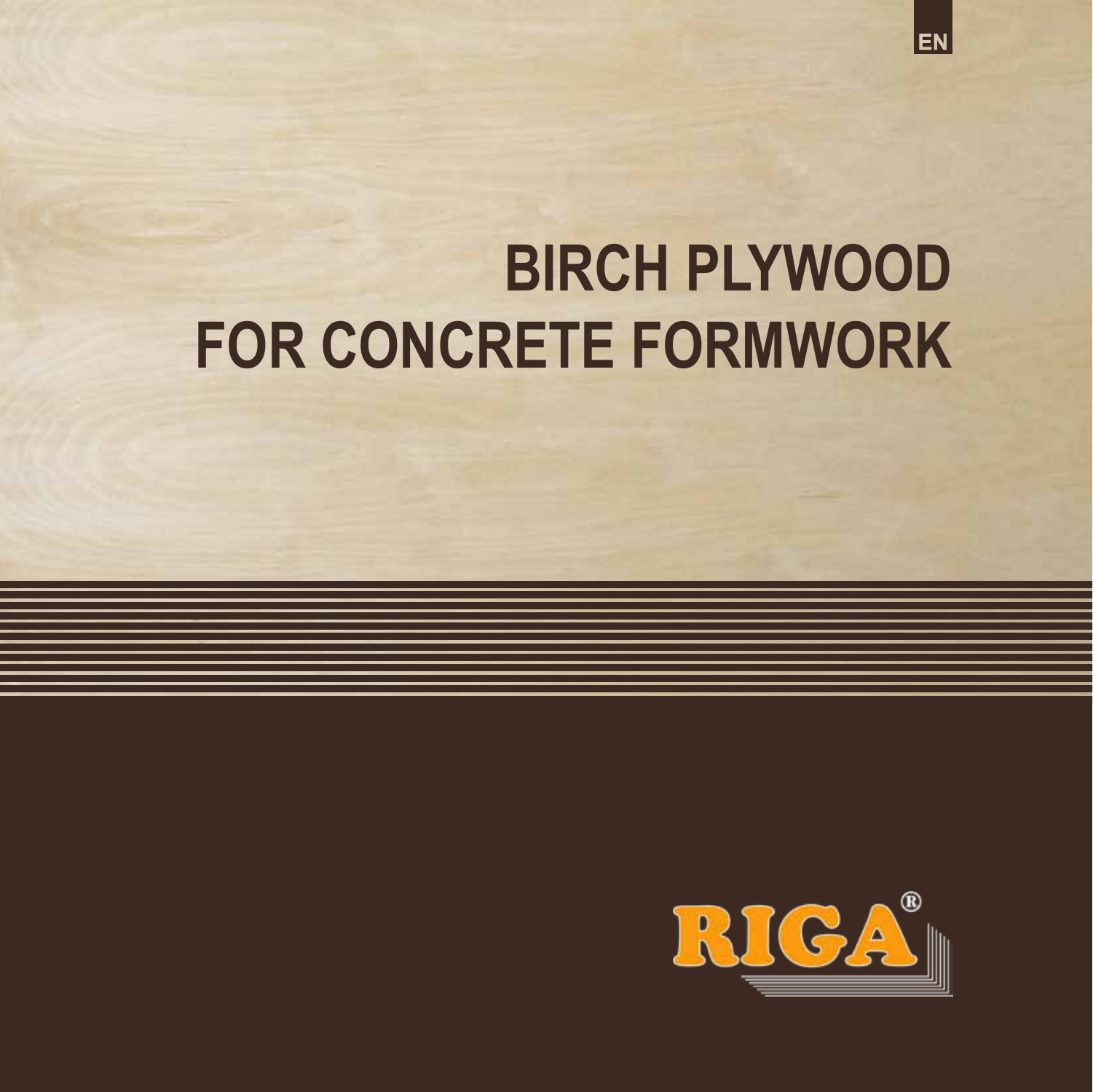

Riga® Form and Riga® Poliform birch plywood with excellent mechanical properties and strength to weight ratio, designed to fulfil demanding concrete construction design and requirements.

Riga® Form and Riga® Poliform for:

- good visual finish
- high number of reuses

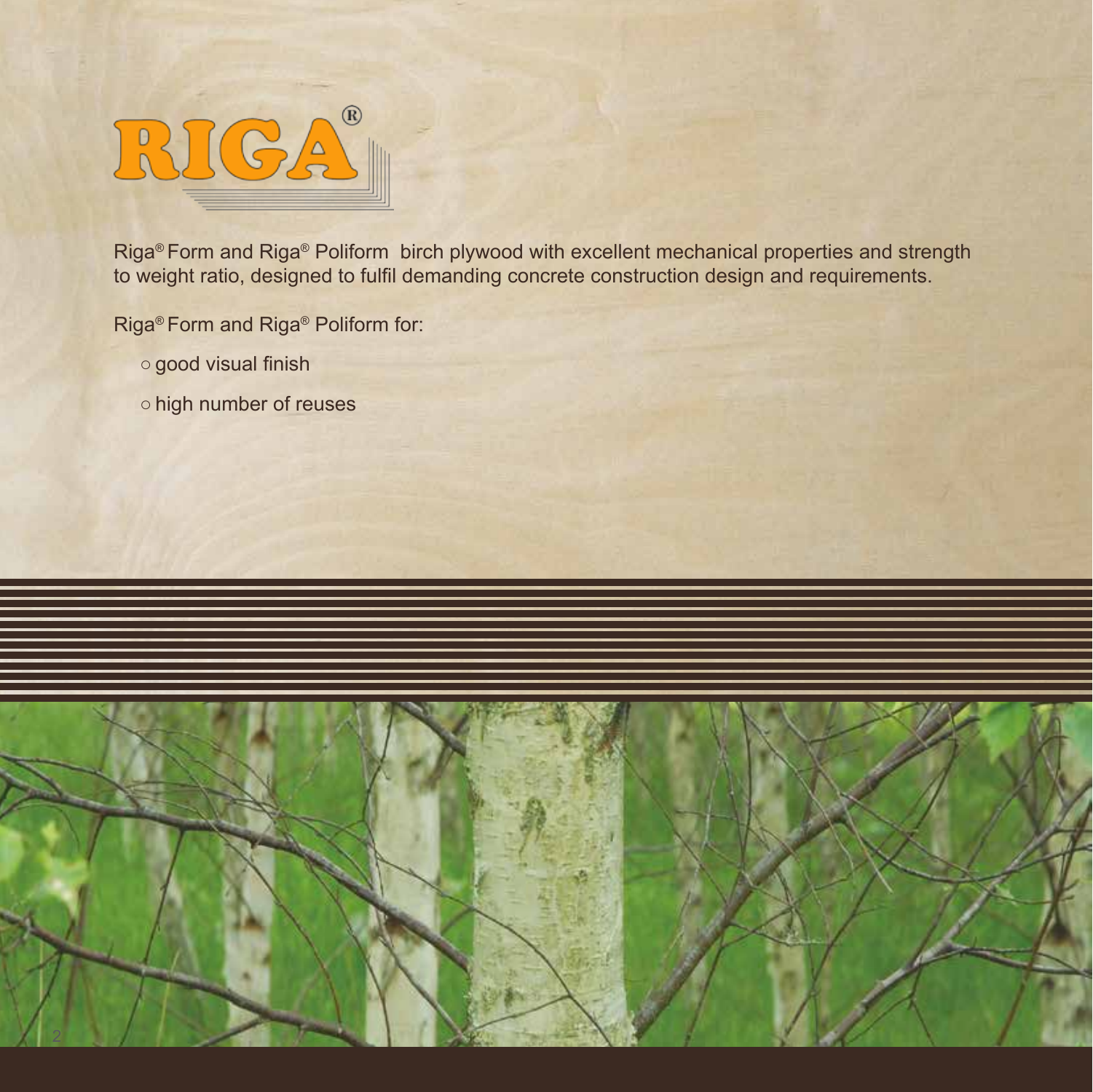

# FORM WORK<br>APPLICATIONS

- Walls  $\bigcirc$
- Slabs
- Columns
- **Elements and blocks**
- **Curved surfaces**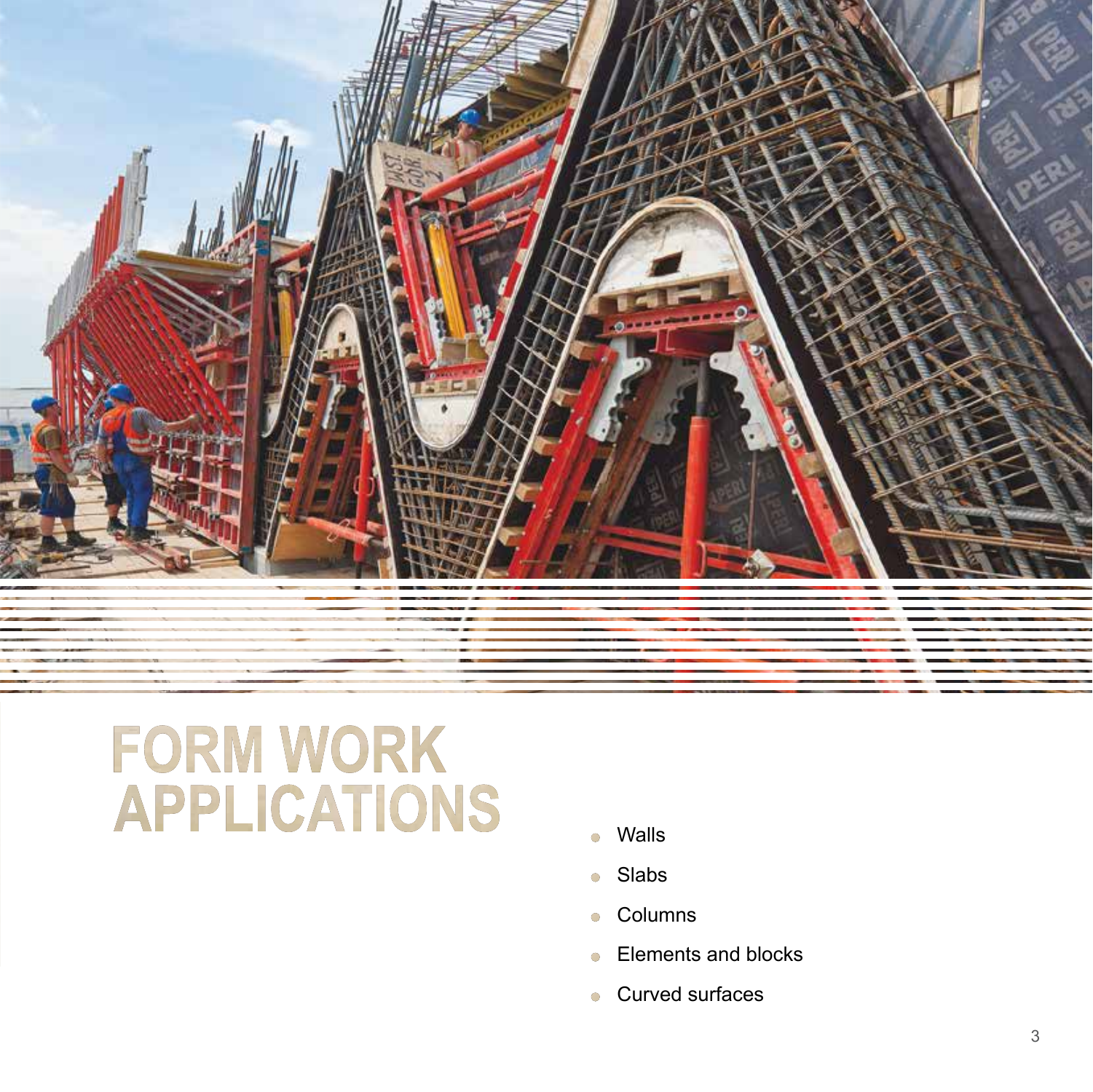

### **MAIN FEATURES**

Riga® Form and Riga® Poliform

- Riga<sup>®</sup> birch throughout plywood is made of legally sourced EU raw material
- Bonded with phenolic resin (EN 314-2:Class 3, exterior)
- CE marked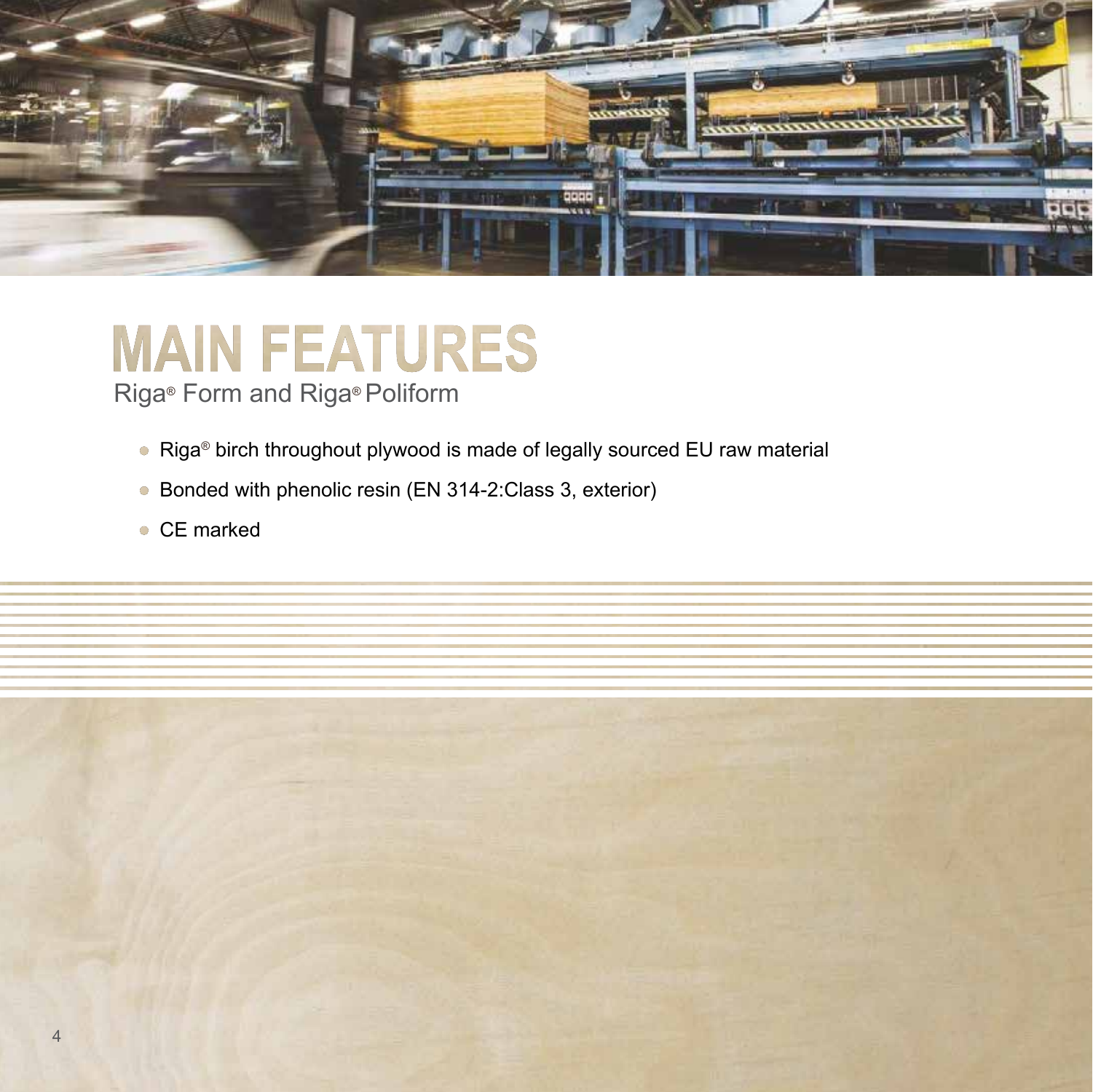### **MAIN ADVANTAGES** Riga® Form and Riga® Poliform

- Good load bearing properties
- Excellent mechanical properties with exceptional strength / weight / stability ratio
- Consistent quality proven and tested
- Wide range of overlays for obtaining high quality finish
- Edge sealing with elastic exterior acrylic paint
- Simple and easy to install with conventional fixing methods
- Multiple re-use
- Easy cleaning
- **Environmentally friendly**

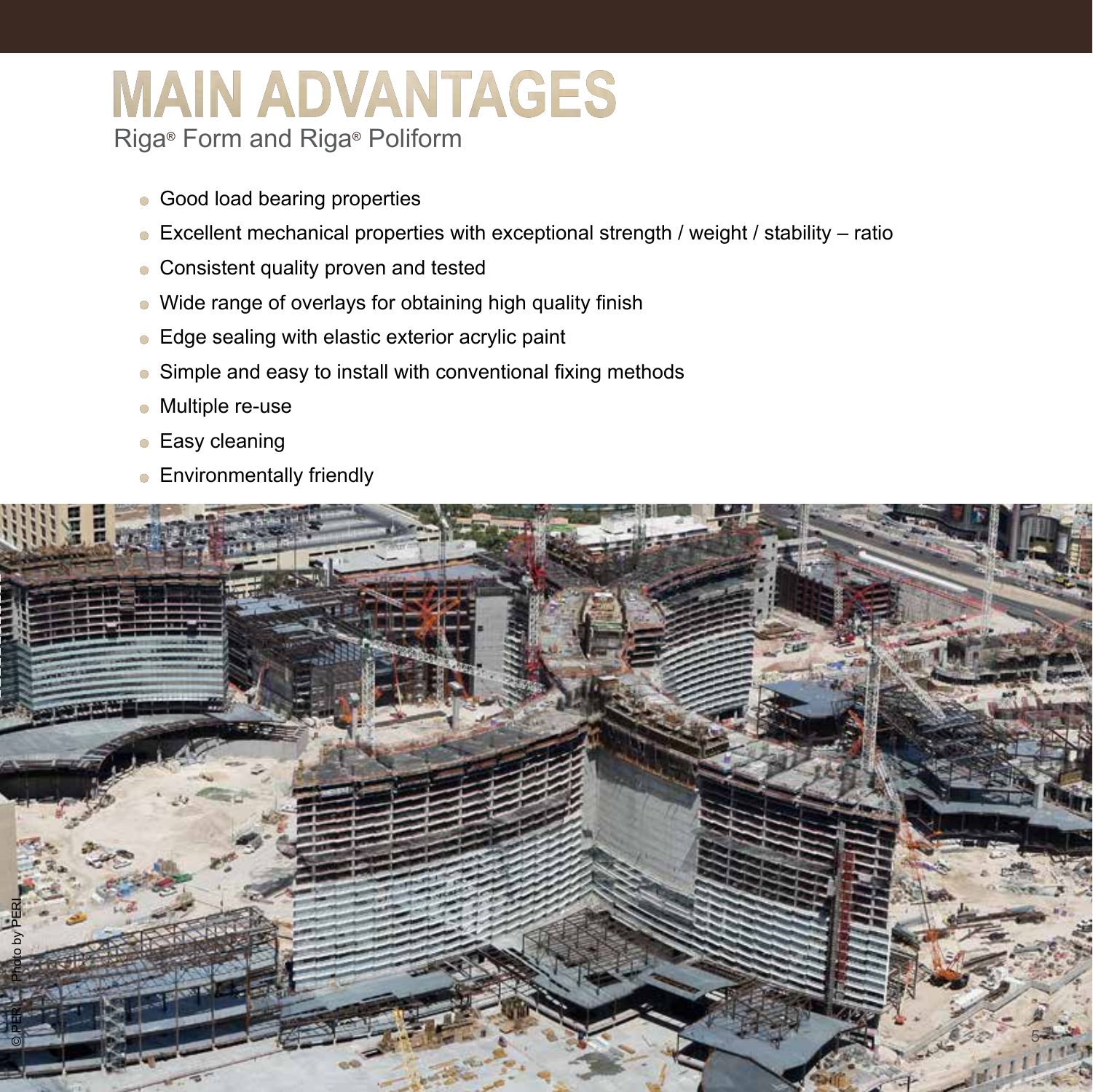

#### Construction of Riga® Form panels

Overlay: Smooth phenolic film

Core: Birch veneers cross bonded, number of plies according to panel thickness

Overlay: Smooth phenolic film

Smooth and durable phenolic film is hot-pressed on plywood surface.

#### PRODUCT PROPERTIES

**Resistant surface** 

**RIGA**

**FORM**

- For smooth concrete finish
- Standard film color Dark Brown, other colors available
- Wear resistant
- Weather resistant
- Tolerates commonly used chemicals, diluted acids and alkalis
- Resistant impacts
- Easy to machine and fix
- Numerous re-uses (up to 40) possible
- **Easy-to-clean with water or steam**
- **Environmentally friendly**
- With customer logo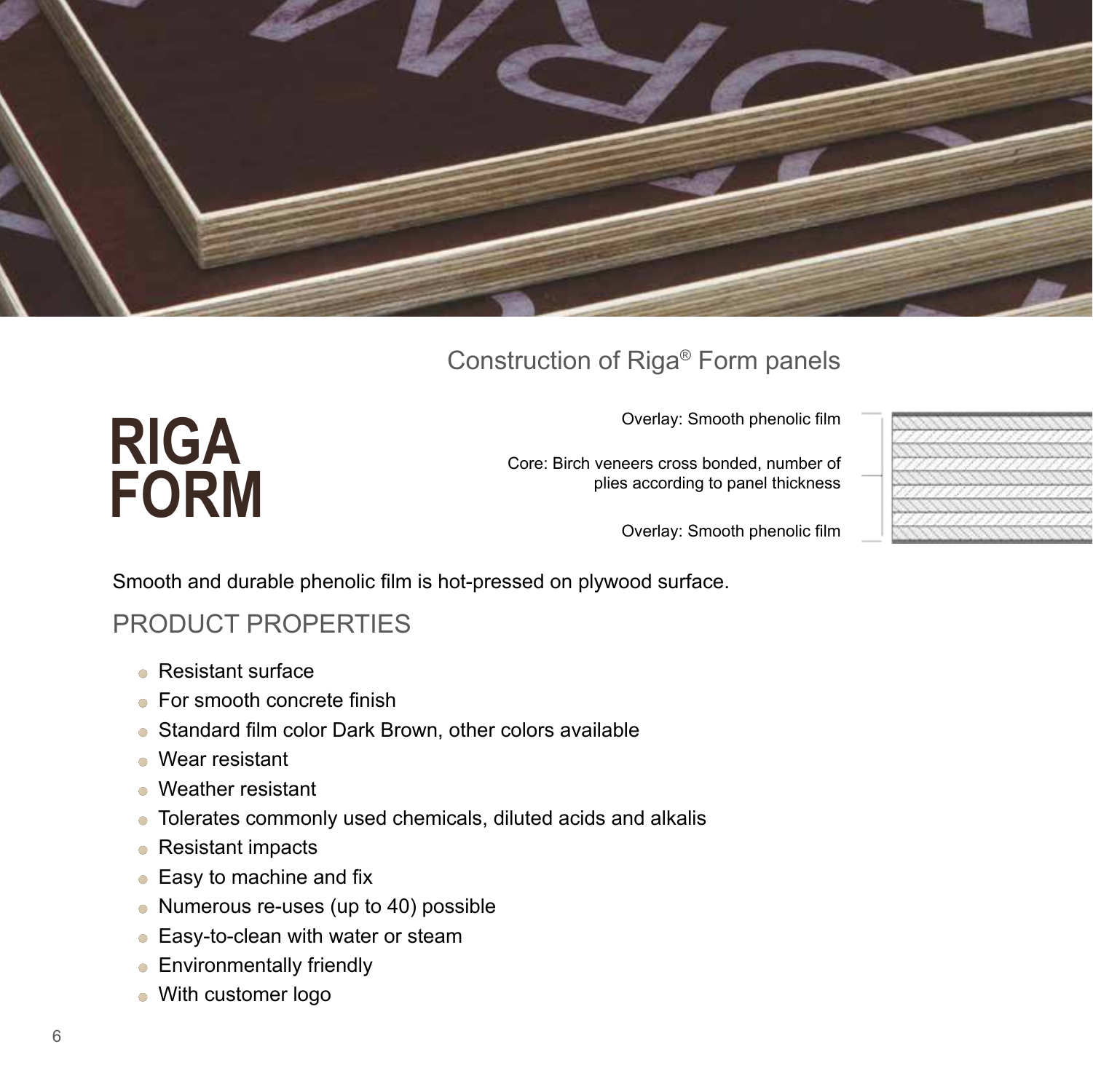#### STANDARD SIZES

1220 mm x 2440 mm, 1220 mm x 3050 mm 1250 mm x 2500 mm, 1250 mm x 3000 mm 1500 mm x 2500 mm, 1500 mm x 3000 mm 1525 mm x 3050 mm, 1500 mm x 3660 mm 2150 mm x 3050 mm, 2150 mm x 3340 mm, 2150 mm x 4000 mm

Cut-to-size panels and machining available in accordance with customers' requirements.

| NOMINAL THICKNESS IN MM  | 6.5 | 9   | 12                | 15   | 18            | 21   | 24   | 27   | 30   | 35        | 40   |
|--------------------------|-----|-----|-------------------|------|---------------|------|------|------|------|-----------|------|
| Number of plies          |     |     |                   | 11   | 13            | 15   |      |      | 21   | 25        | -29  |
| Lower tolerance          | 6.1 |     | 11.5              | 14.3 | $\sqrt{17.1}$ | 20   | 22,9 | 25.8 | 28.7 | 33.6 38.4 |      |
| <b>Average Thickness</b> | 6.4 | 9.2 | $12 \overline{ }$ | 14.9 | 17.7          | 20,5 | 23,4 | 26,5 | 29.4 | 35        | 38.7 |
| <b>Upper Tolerance</b>   | 6.9 | 9.5 | 12.5              | 15.3 | 18,1          | 20,9 | 23,7 | 26,8 | 29.9 | 35.4      | 41,2 |

| <b>INDEX</b>                    | <b>TOLERANCE</b> |
|---------------------------------|------------------|
| Length and width <1000mm        | $±1$ mm          |
| Length and width 1000 - 2000 mm | ± 2 mm           |
| Length and width> 2000mm        | ± 3 mm           |
| <b>Right Angle</b>              | ± 0.1 %          |
| Straightness of edge            | ± 0.1%           |

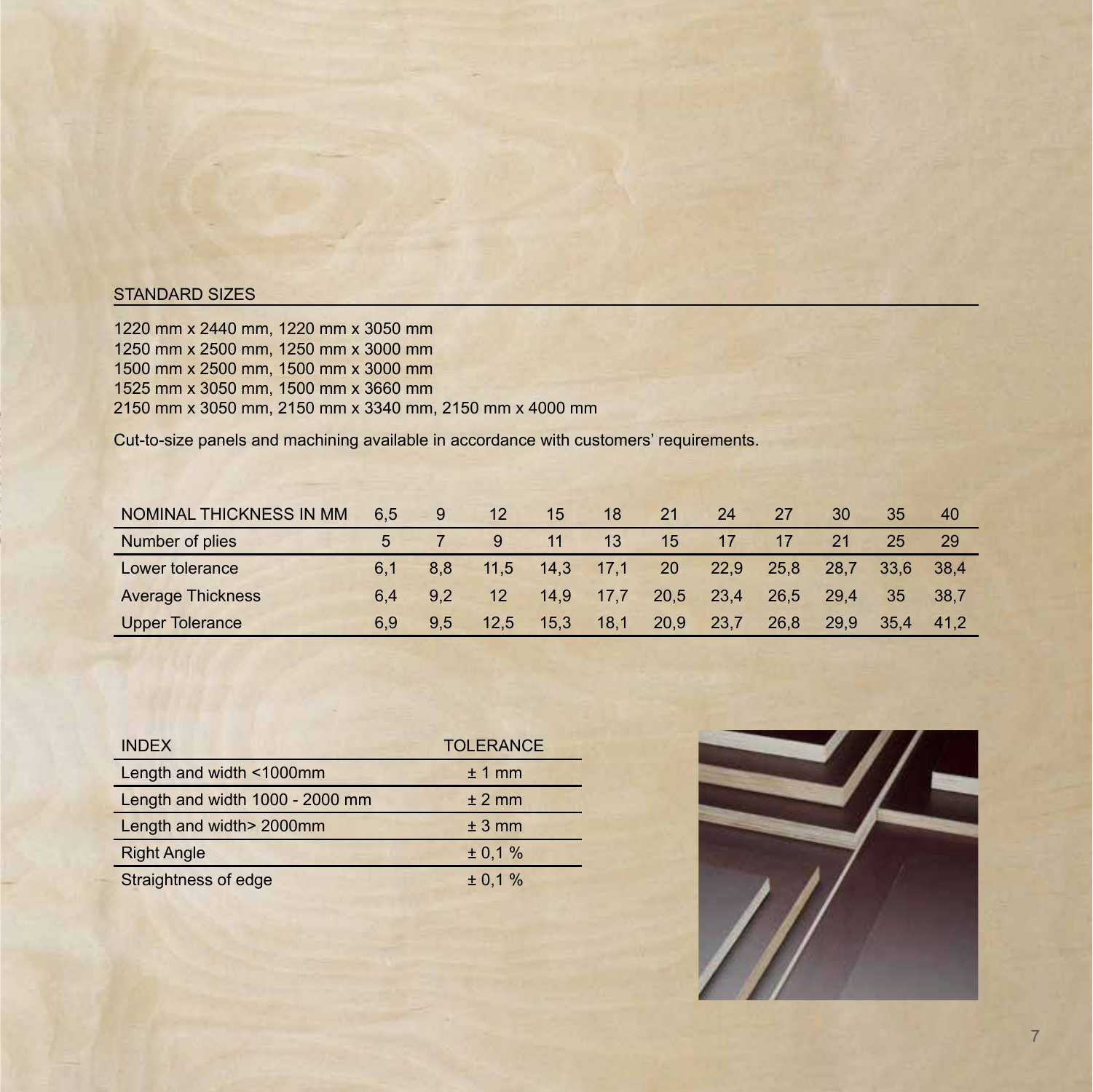

#### Construction of Riga® Poliform panels

### **RIGA POLIFORM**

Overlay: Wood fiber and Polypropylene Composite 1.6mm thick

Core: Birch veneers cross bonded, number of plies according to panel thickness



Overlay: Wood fiber and Polypropylene Composite 1.6mm thick

A smooth and durable overlay consisting of 1.6 mm thick Wood Fiber and Polypropylene Composite coating.

#### PRODUCT PROPERTIES

- No rippling
- Resistant surface, glossy or mat, for smooth concrete finish
- Number of re-uses over 100 times
- Standard colors Grey and Blue
- Superior Weather and Wear Resistance
- Tolerates commonly used chemicals, diluted acids and alkalis
- **Impact resistant**
- Easy to machine and fix
- Easy-to-clean with water or steam
- **Environmentally friendly**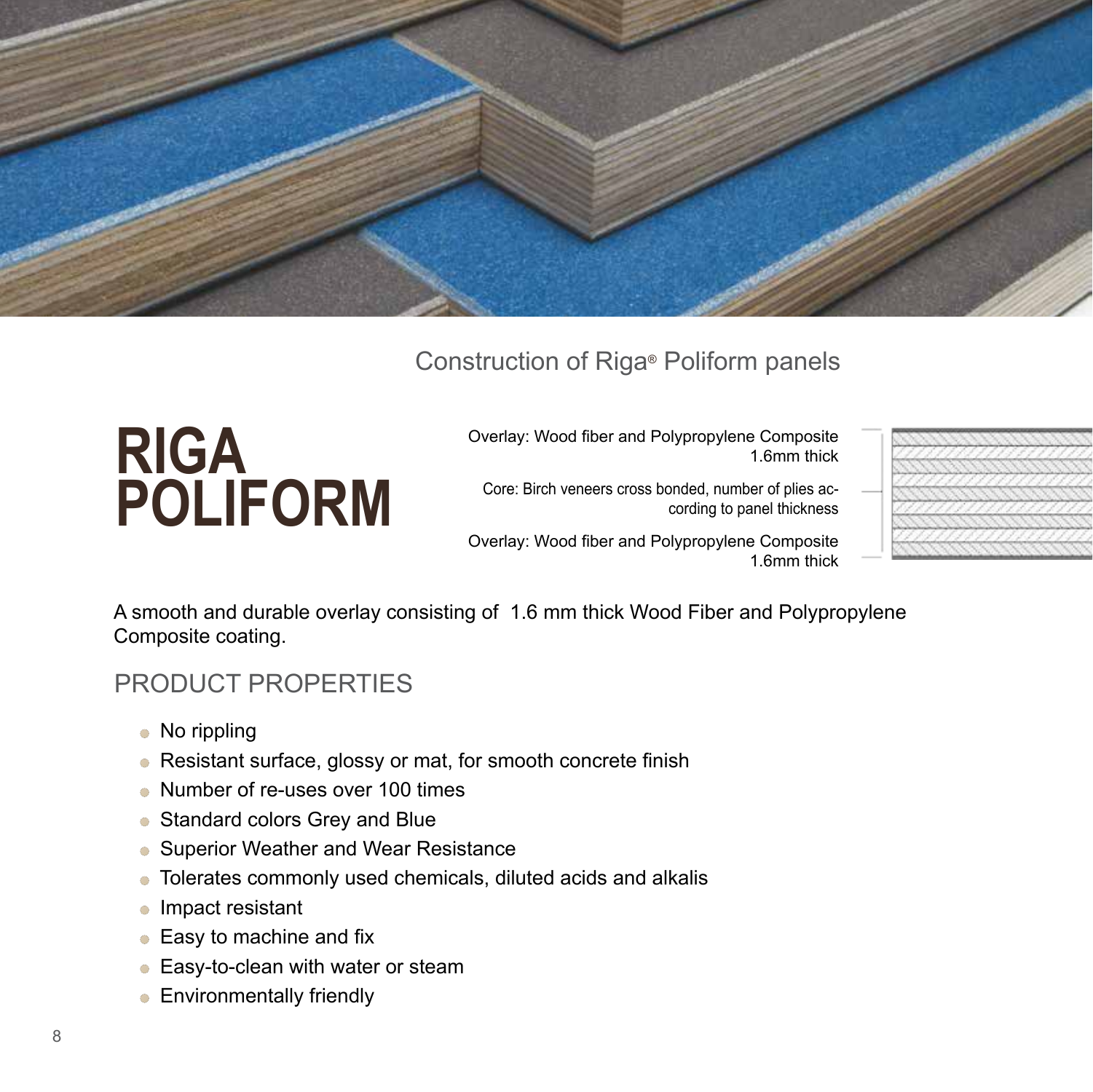#### STANDARD SIZES

1220 mm x 2440 mm, 1220 mm x 3050 mm 1250 mm x 2500 mm, 1250 mm x 3000 mm 1500 mm x 2500 mm, 1500 mm x 3000 mm 1525 mm x 2440 mm, 1525 mm x 3050 mm

Cut-to-size panels and machining available in accordance with customers' requirements.

| NOMINAL THICKNESS IN MM  | 15         | 18          | 21          |
|--------------------------|------------|-------------|-------------|
| Number of plies          | $9 + 2$ PP | $11 + 2$ PP | $13 + 2$ PP |
| Lower tolerance          | 14.8       | 17.4        | 20.7        |
| <b>Average Thickness</b> | 15.2       | 18.0        | 21.3        |
| <b>Upper Tolerance</b>   | 15.6       | 18.7        | 21.7        |

| <b>INDEX</b>                    | <b>TOLERANCE</b> |
|---------------------------------|------------------|
| Length and width <1000mm        | ± 1 mm           |
| Length and width 1000 - 2000 mm | $± 2$ mm         |
| Length and width> 2000mm        | $± 3$ mm         |
| <b>Right Angle</b>              | ± 0,1%           |
| Straightness of edge            | ± 0.1%           |

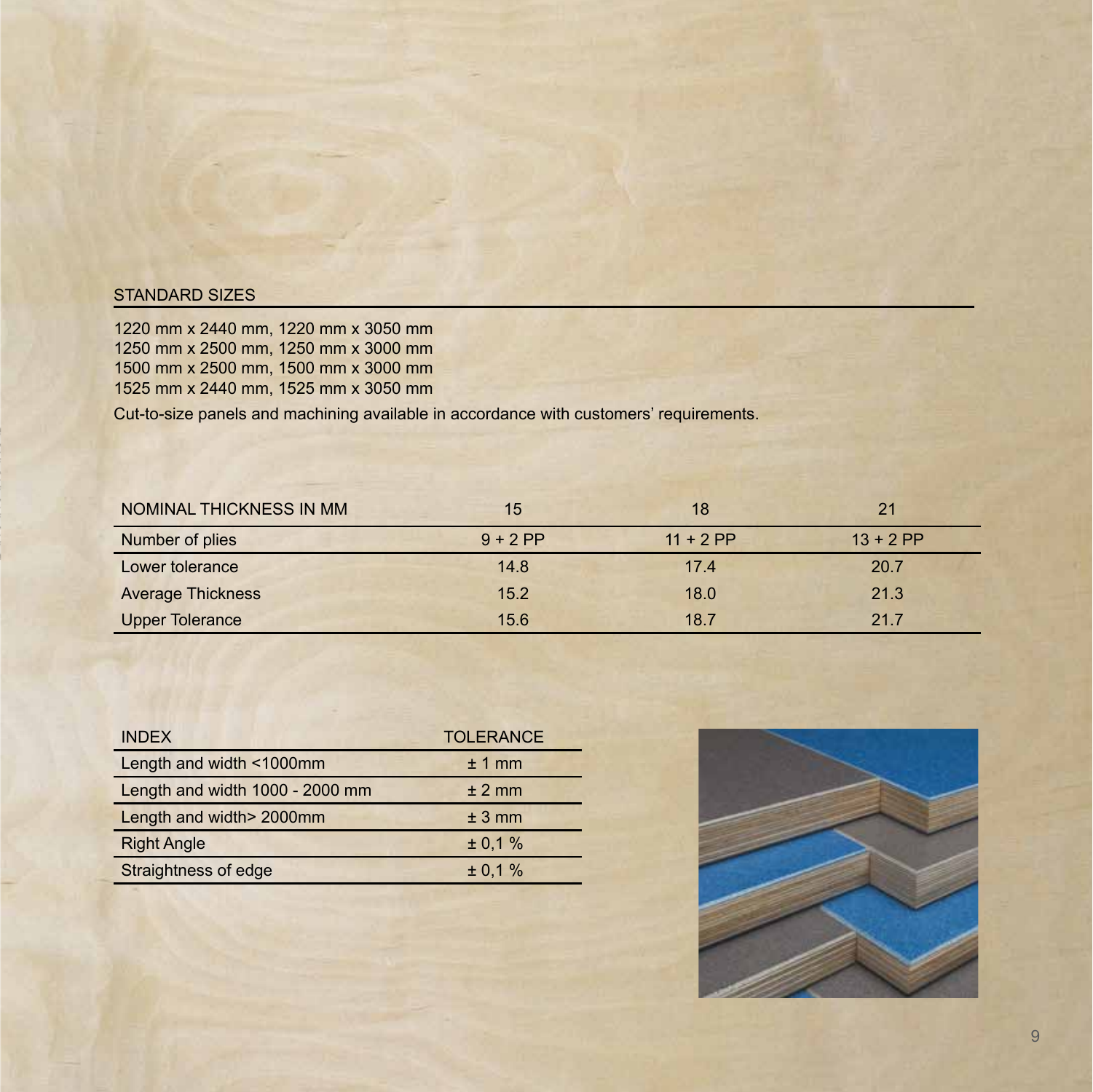### OVERLAY **PROPERTIES**

|                                   |                                        |                      | Riga                            | Riga                            | Riga PoliForm     |                   |
|-----------------------------------|----------------------------------------|----------------------|---------------------------------|---------------------------------|-------------------|-------------------|
|                                   |                                        |                      | Form,<br>$120$ g/m <sup>2</sup> | Form,<br>$220$ g/m <sup>2</sup> | Mat               | Glossy            |
| Water penetration (Cobb 168h)     | g/m <sup>2</sup>                       | EN 20535             | 122                             | 80                              | 115               | 71                |
| Crack resistance                  | $\overline{\mathsf{Cone}_{\min}}$ (mm) | EN 13696             | 0.8                             | 0.8                             | No cracks         | No cracks         |
| Surface Hardness (Brinell)        | $HB_{\iota}$                           | EN 1534              | 2.91                            | 3.75                            | 3.80              | 3.35              |
| Abrasion resistance (Taber value) | <b>Rounds</b>                          | EN 438-2             | 350                             | 775                             | >10000            | >10000            |
| Temperature resistance            | 100°C (class)                          | <b>EN 12722</b>      | 4                               | 4                               | 5                 | 5                 |
|                                   | 150°C (class)                          |                      | $\overline{2}$                  | 3                               | 5                 | $\overline{4}$    |
| Impact resistance                 | (IC class)                             | EN 13329             | <b>None</b>                     | None                            | IC3               | IC3               |
| Scratch resistance                | N                                      | <b>EN ISO 1518</b>   | >20                             | >20                             | >20               | $>20$             |
| Number of uses                    | Cycles                                 | Based on<br>practise | 30<br>(at least)                | 40<br>(at least)                | 100<br>(at least) | 100<br>(at least) |
| <b>Rippling</b>                   |                                        | Based on<br>practise | Occur                           | Occur                           | None              | None              |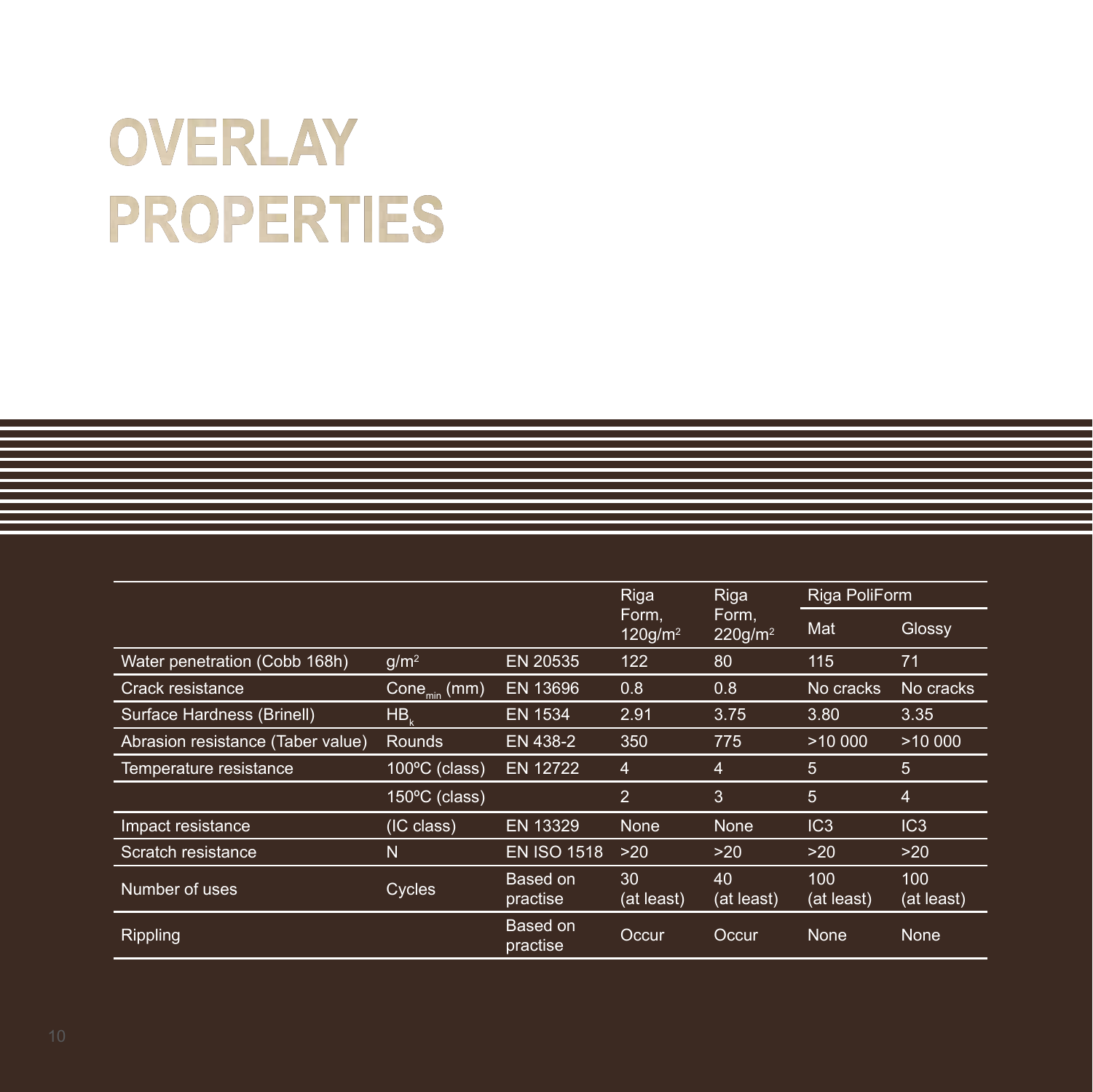Load resistance for a uniformly distributed load on a sanded continuous plate strip with three equal span lengths



Platform supported three equal span plate strip

#### Mechanical properties of Riga® Form products

Uniformly distributed load q (kN / m²) and deflection u (mm). Nominal thickness (mm)

| Service Class 1:<br>$K_{\text{mod}} = 0.7$<br>$\Psi$ <sub>2</sub> = 0,2<br>$Y_m = 1,2$ | Span      | 9        | 12       | 15        | 18         | 21         | 24         |
|----------------------------------------------------------------------------------------|-----------|----------|----------|-----------|------------|------------|------------|
| $K_{\text{def}} = 2.5$<br>$Y_{q} = 1,2$                                                | c/c<br>mm | u<br>q   | u<br>q   | u<br>q    | u<br>q     | q<br>u     | q<br>u     |
| Grain direc-                                                                           | 200       | 59 s 1.6 | 79 s 1.2 | 92 s 0.85 | 112 s 0,72 | 126 s 0.60 | 144 s 0,55 |
| tion perpen-<br>$\leftarrow$<br>dicular to                                             | 300       | 39 s 4,8 | 53 s 3.3 | 62 s 2.3  | 74 s 1,8   | 84 s 1.4   | 96 s 1,2   |
| supports                                                                               | 500       | 14 b 13  | 23b9.9   | 34 b 8.3  | 45 s 7.0   | 50 s 5.3   | 58 s 4,4   |
| Grain direc-                                                                           | 200       | 51 s 2.5 | 64 s 1.4 | 84 s 1,0  | 98 s 0.78  | 117 s 0,67 | 132 s 0,58 |
| tion parallel to                                                                       | 300       | 28 s 6.2 | 42 s 4.0 | 56 s 2.8  | 65 s 2.0   | 78 s 1.7   | 88 s 1.4   |
| supports                                                                               | 500       | 10 b16,4 | 18 b 12  | 27b9.6    | 39 b 8,0   | 47 s 6.2   | 53 s 4,9   |

 $K_{\text{mod}}$ : factor of taking into account duration and the dryness

 $K_{\text{def}}$ : factor of taking into account the duration and dryness

- $\Psi_{2}^{\phantom{\dag}}$ : constant value factor of variable load
- Y: safety coefficient
- Y<sub>q</sub>: safety coefficient

b: limitation of permissible load by deformation

s: limitation of permissible load by shear force

q: uniformly distributed load

u: allowable deflection

Mechanical properties for uniformly distributed load on a panel, on three supports of the same range are calculated according to following assumptions:  $Y_2 = 1.2$ ;  $Y_m = 1.2$ ;  $K_{mod} = 0.70$ . As a result, the characteristic load for Class 3 service (outside) and short-term (less than one week) shall not exceed the values in the table.

The load used and the resistance characteristics values are assumed to be almost permanent.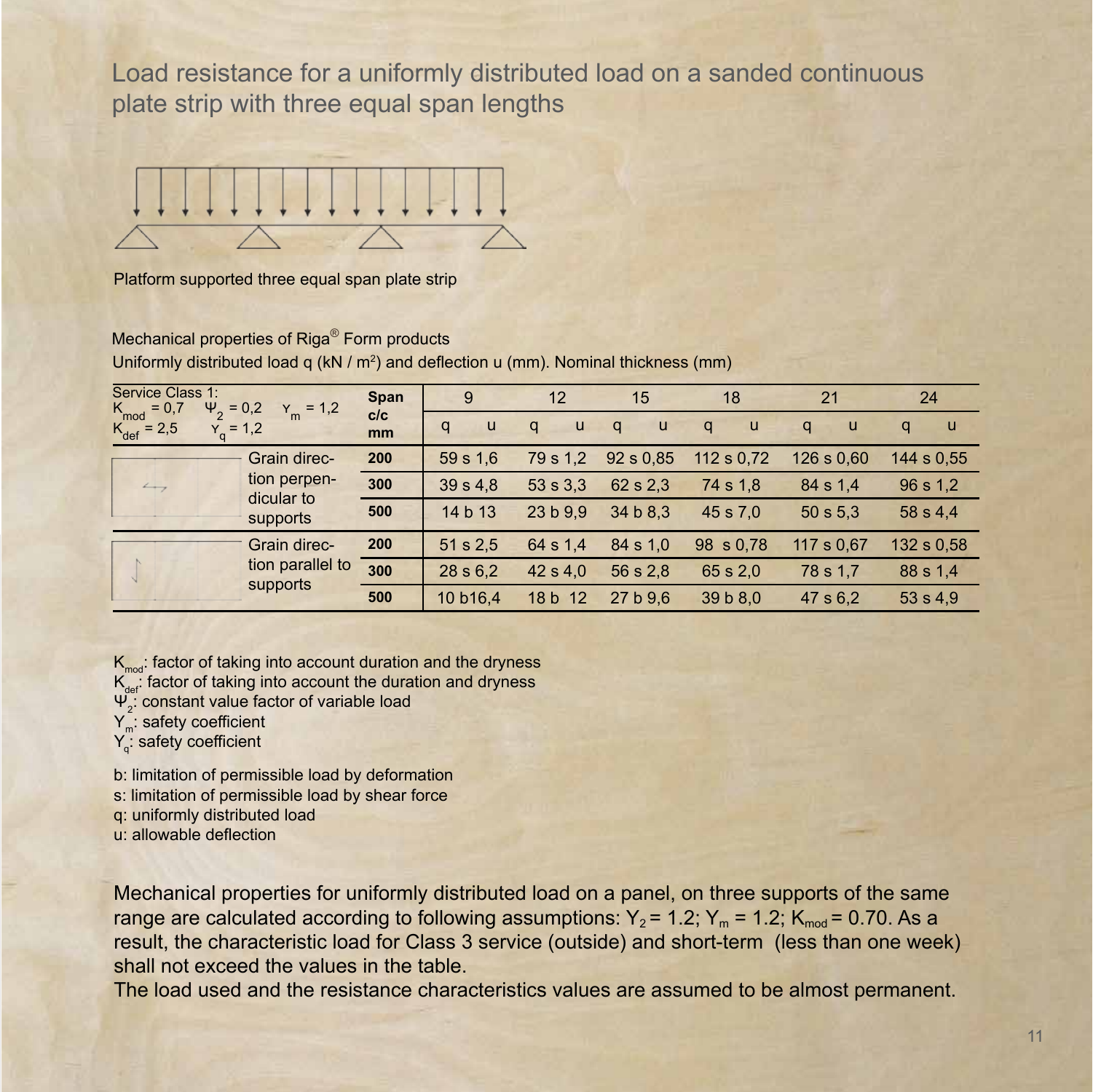### **Examples of machining**





#### Holes and recesses Metal or plastic inserts



Plastic protective cap

Jointing - for extra large shuttering panels

| the state of the control of the control process of the control of the control of the control of the con- |                           |
|----------------------------------------------------------------------------------------------------------|---------------------------|
|                                                                                                          | ------------------------- |
| <b>CONTRACTOR IN THE REPORT OF A STATE OF A PARTY.</b>                                                   |                           |
|                                                                                                          |                           |
|                                                                                                          |                           |
|                                                                                                          |                           |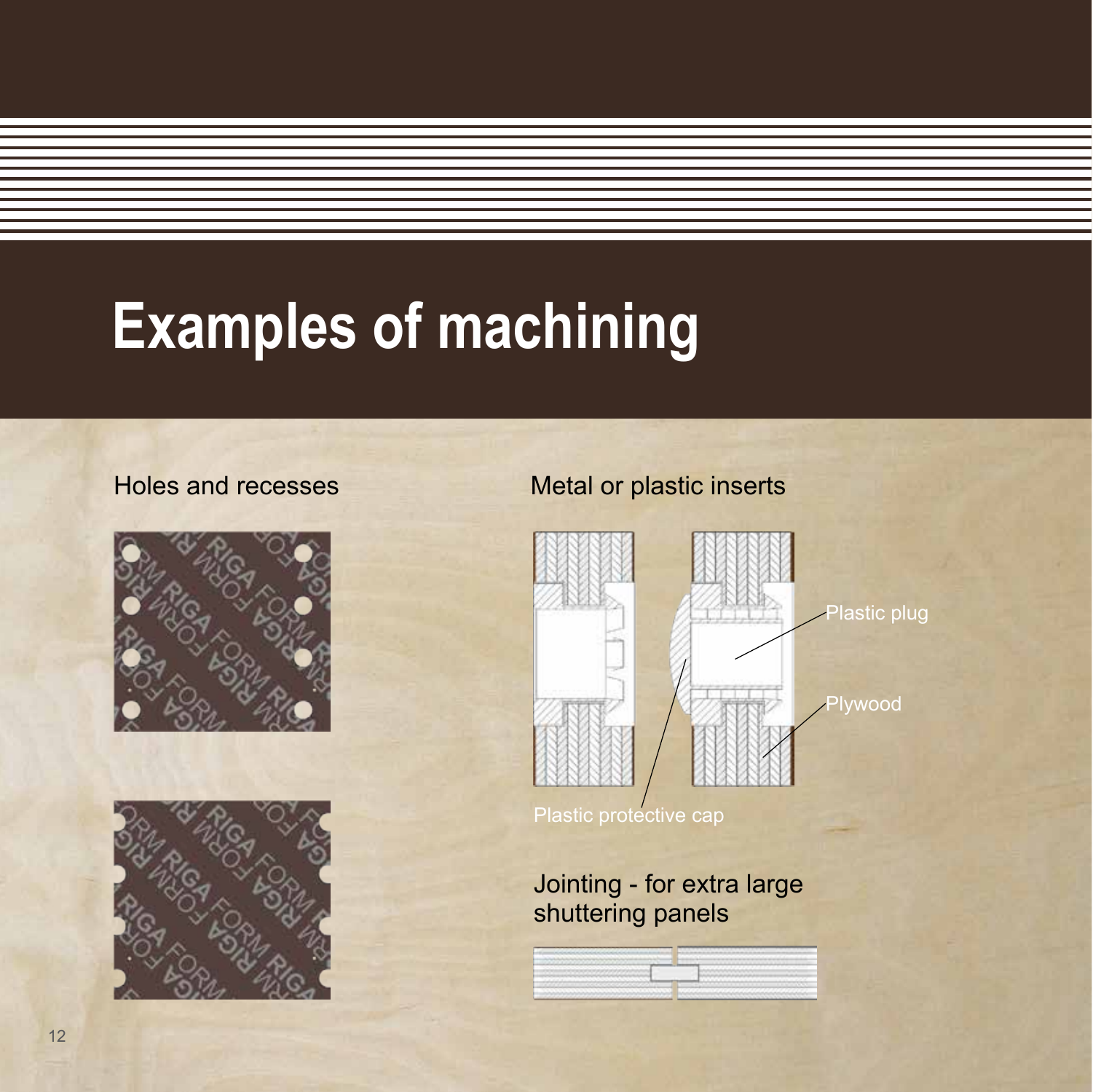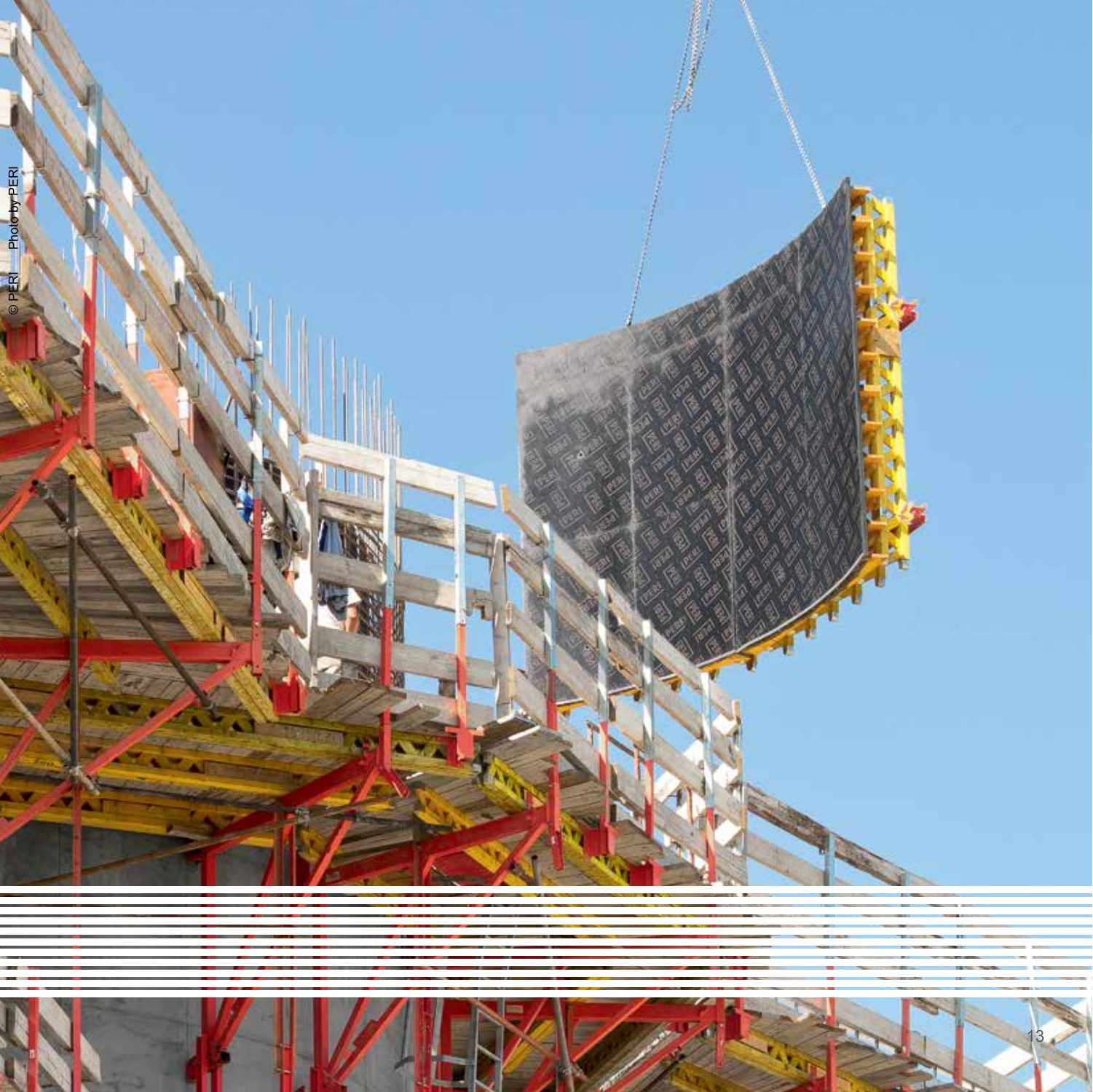## **BIGA<sup>®</sup> BIRCH PLYWOOD**

- Wide range of sizes
- Panel thicknesses from 6.5 to 50 mm
- Panels with company logos
- Special veneer construction to improve strength and stiffness properties
- Long grain construction (up to 2500 mm)
- Edge machining
- CNC-machining
- Variety of colors for phenolic overlays

#### **STANDARDS & CERTIFICATIONS**

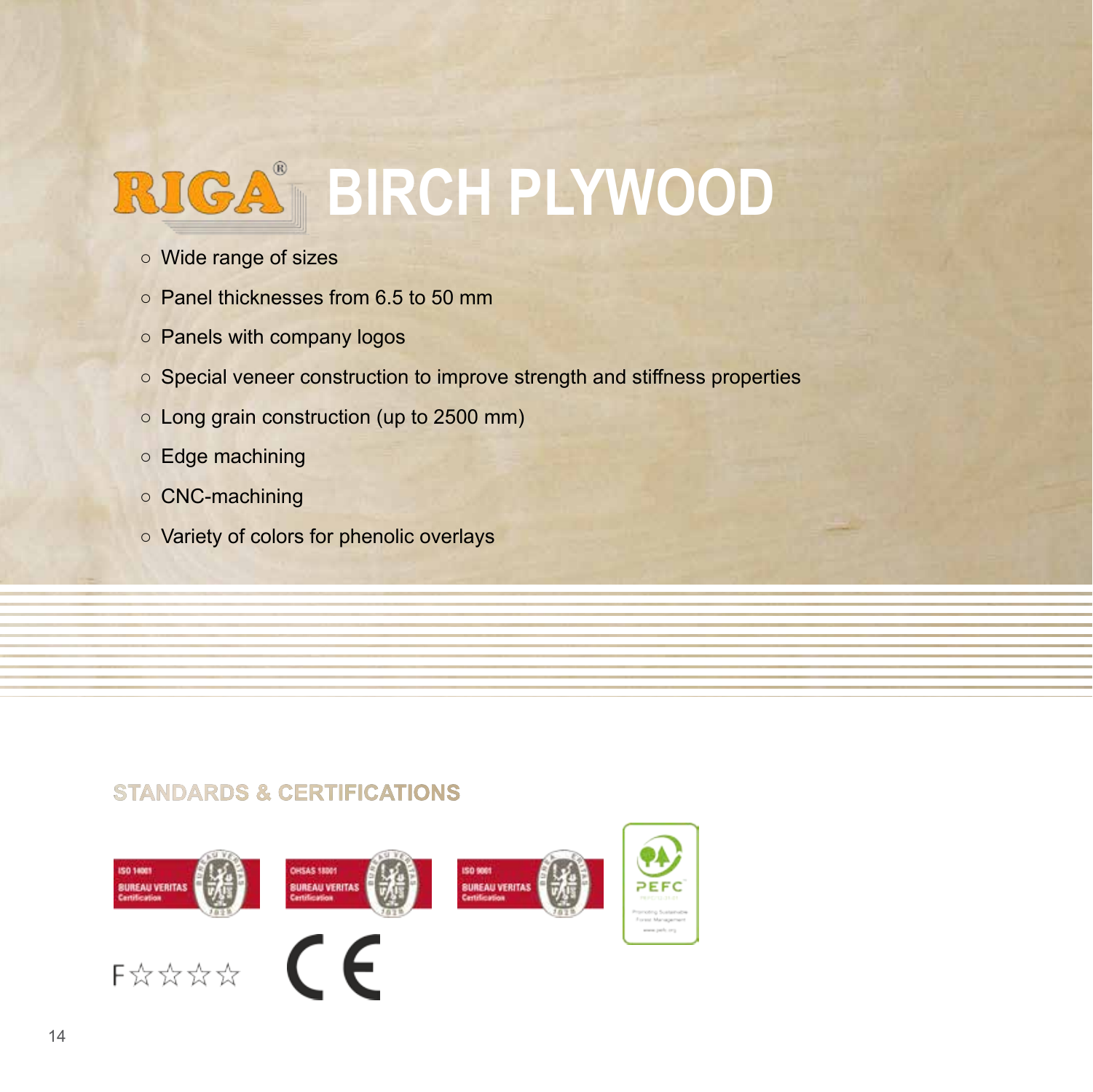